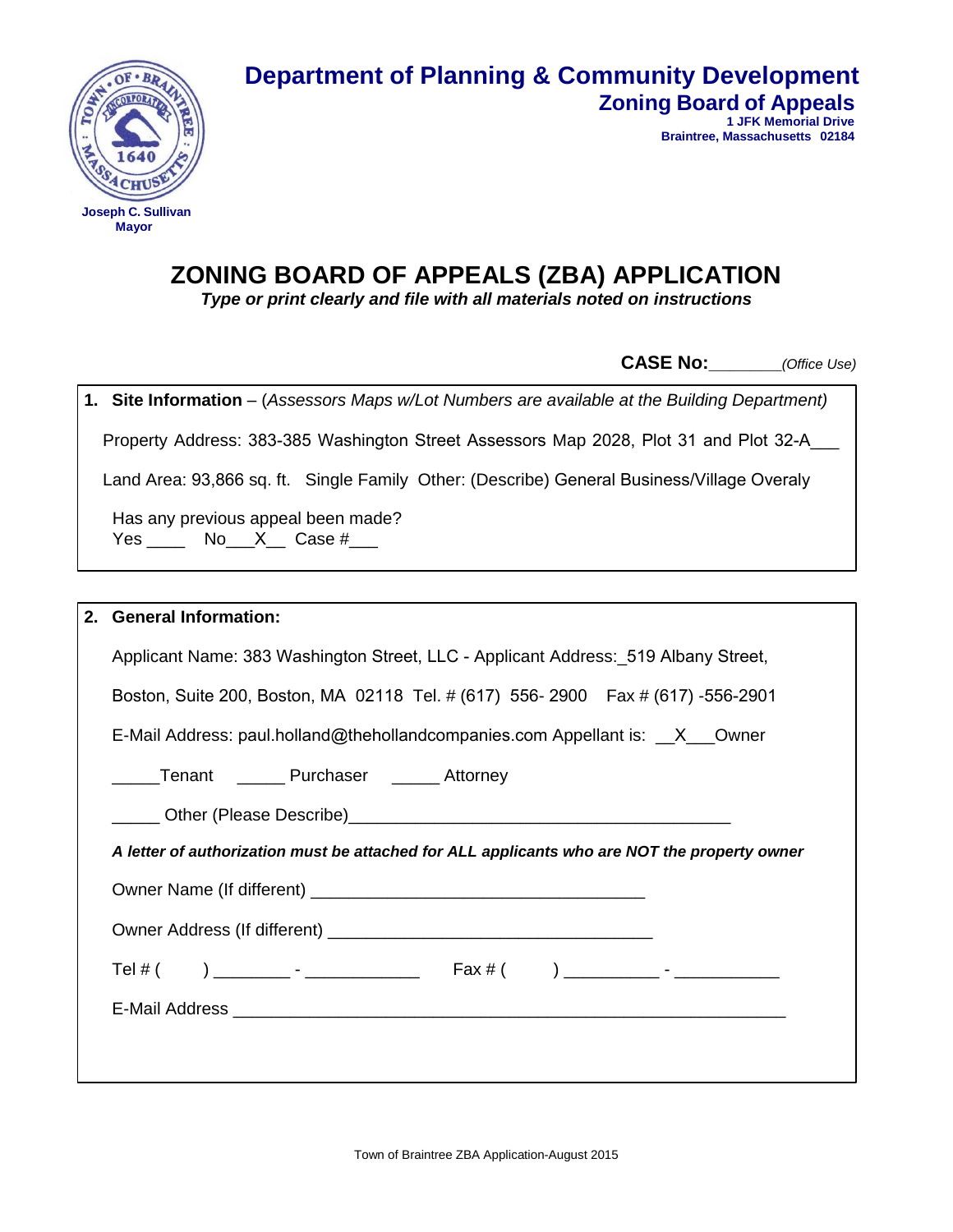| 3. Appeal Summary: Describe what is being sought by this appeal at this time. Additional summary |
|--------------------------------------------------------------------------------------------------|
| pages may be attached to this appeal.                                                            |

**Note:** The ZBA may grant findings, variances or reverse the decision of the Building Inspector. The applicant is responsible for providing any information that will assist in the rendering of a decision by the ZBA.

|          |                | What type of relief is being sought by this appeal: _X_Comprehensive Permit_ |      |                |
|----------|----------------|------------------------------------------------------------------------------|------|----------------|
| Variance | <b>Finding</b> |                                                                              | Both | Interpretation |

### **Appeal Summary:**

| Applicant is applying for a Comprehensive Permit under M.G.L.       |
|---------------------------------------------------------------------|
| Chapter 40B for 70 rental apartment units as fully described in the |
| attached Comprehensive Permit Application submitted herewith.       |

\_\_\_\_\_\_\_\_\_\_\_\_\_\_\_\_\_\_\_\_\_\_\_\_\_\_\_\_\_\_\_\_\_\_\_\_\_\_\_\_\_\_\_\_\_\_\_\_\_\_\_\_\_\_\_\_\_\_

**4. Variance Criteria: A variance may only be granted when all of the four criteria below are met.**

**Please note, this section only needs to be completed if a variance is being sought.**

**A.** Describe the soil conditions (ledge, wetlands etc.) Shape (irregular, trapezoidal etc.) or topography (sloping etc.) which affect this lot but not other lots which abut this property or in the general area.

\_\_\_\_\_\_\_\_\_\_\_\_\_\_\_\_\_\_\_\_\_\_\_\_\_\_\_\_\_\_\_\_\_\_\_\_\_\_\_\_\_\_\_\_\_\_\_\_\_\_\_\_\_\_ \_\_\_\_\_\_\_\_\_\_\_\_\_\_\_\_\_\_\_\_\_\_\_\_\_\_\_\_\_\_\_\_\_\_\_\_\_\_\_\_\_\_\_\_\_\_\_\_\_\_\_\_\_\_

\_\_\_n/a\_\_\_\_\_\_\_\_\_\_\_\_\_\_\_\_\_\_\_\_\_\_\_\_\_\_\_\_\_\_\_\_\_\_\_\_\_\_\_\_\_\_\_\_\_\_\_\_\_\_\_

- **B.** Due to the site conditions described in section "A" how would the enforcement of the Zoning bylaws create a hardship, financial or otherwise.  $n/a$
- $\overline{a}$ **C.** Describe how the Board may grant relief without causing harm to an adjoining property or the Community in general.  $n/a$

\_\_\_\_\_\_\_\_\_\_\_\_\_\_\_\_\_\_\_\_\_\_\_\_\_\_\_\_\_\_\_\_\_\_\_\_\_\_\_\_\_\_\_\_\_\_\_\_\_\_\_\_\_ \_\_\_\_\_\_\_\_\_\_\_\_\_\_\_\_\_\_\_\_\_\_\_\_\_\_\_\_\_\_\_\_\_\_\_\_\_\_\_\_\_\_\_\_\_\_\_\_\_\_\_\_\_

\_\_\_\_\_\_\_\_\_\_\_\_\_\_\_\_\_\_\_\_\_\_\_\_\_\_\_\_\_\_\_\_\_\_\_\_\_\_\_\_\_\_\_\_\_\_\_\_\_\_\_\_\_ \_\_\_\_\_\_\_\_\_\_\_\_\_\_\_\_\_\_\_\_\_\_\_\_\_\_\_\_\_\_\_\_\_\_\_\_\_\_\_\_\_\_\_\_\_\_\_\_\_\_\_\_\_

\_\_\_\_\_\_\_\_\_\_\_\_\_\_\_\_\_\_\_\_\_\_\_\_\_\_\_\_\_\_\_\_\_\_\_\_\_\_\_\_\_\_\_\_\_\_\_\_\_\_\_\_\_ \_\_\_\_\_\_\_\_\_\_\_\_\_\_\_\_\_\_\_\_\_\_\_\_\_\_\_\_\_\_\_\_\_\_\_\_\_\_\_\_\_\_\_\_\_\_\_\_\_\_\_\_\_

**D.** How can relief be granted within the spirit and intent of the zoning bylaws?  $n/a$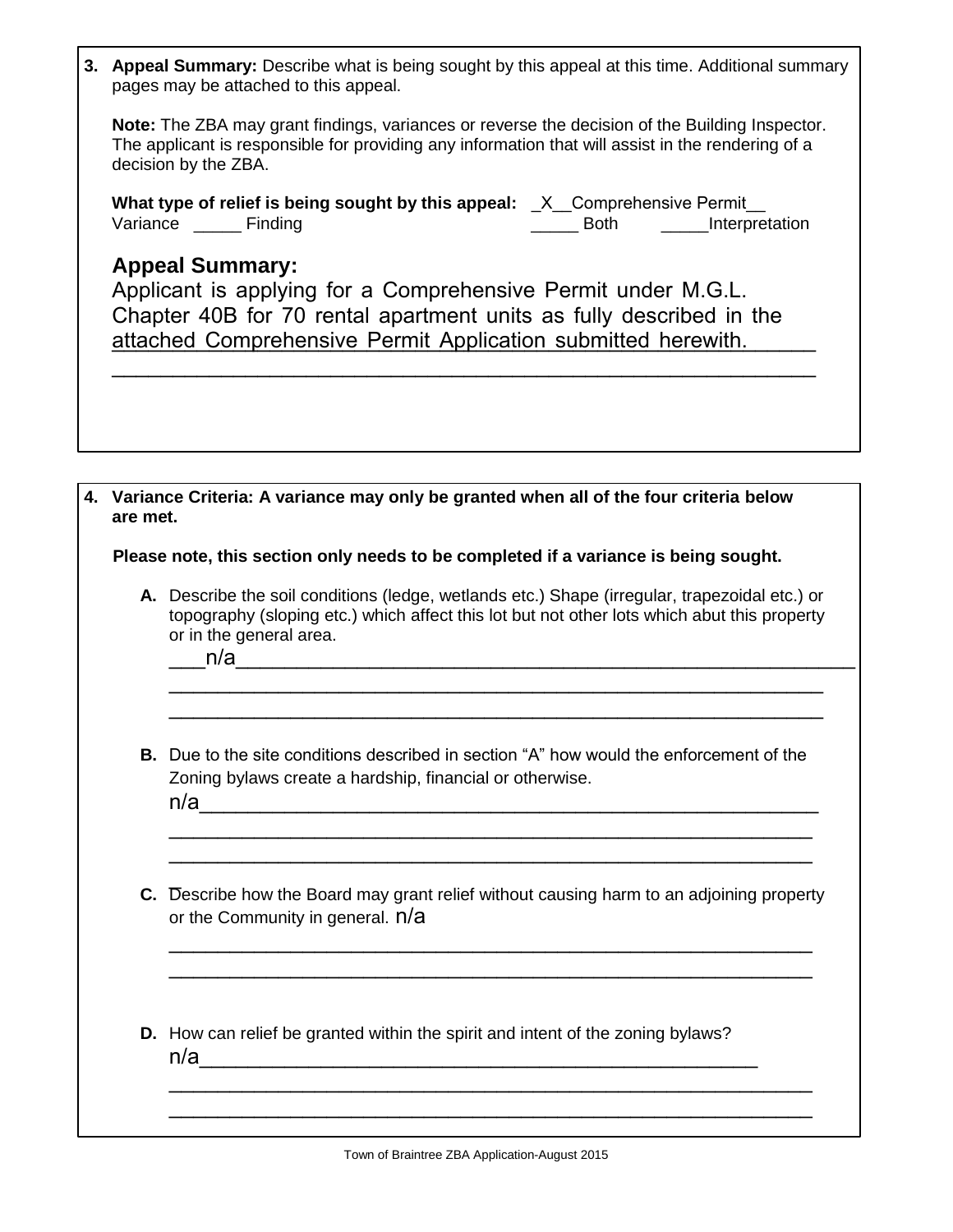|  |  |  |  |  |  | 5. Fee Schedule: Fee's may be paid by personal check, treasurer's check or money order |
|--|--|--|--|--|--|----------------------------------------------------------------------------------------|
|--|--|--|--|--|--|----------------------------------------------------------------------------------------|

| \$200.00 payable to the Town of Braintree<br><b>Appeal Petition Fee:</b><br><b>Legal Advertisement Fee:</b> As established by Gatehouse Media (Braintree Forum).<br>For cost information please contact Gatehouse Media at:<br>$(781) - 433 - 7959.$ |
|------------------------------------------------------------------------------------------------------------------------------------------------------------------------------------------------------------------------------------------------------|
|------------------------------------------------------------------------------------------------------------------------------------------------------------------------------------------------------------------------------------------------------|

I hereby certify under the pains and penalties of perjury that the foregoing information contained in this petition are true and complete.

| SIGNATURE OF APPLICANT      | 2/ /2017 <b>DATE</b> |
|-----------------------------|----------------------|
| SIGNATURE OF PROPERTY OWNER | <b>DATE</b>          |

**INCOMPLETE APPLICATIONS WILL NOT BE PROCESSED AND WILL BE RETURNED TO THE APPLICANT.** 

#### **DO NOT WRITE BELOW THIS LINE**

**\_ \_ \_ \_ \_ \_ \_ \_ \_ \_ \_ \_ \_ \_ \_ \_ \_ \_ \_ \_ \_ \_ \_ \_ \_ \_ \_ \_ \_ \_ \_ \_ \_ \_ \_ \_ \_ \_ \_ \_ \_ \_ \_ \_ \_ \_ \_ \_ \_ \_ \_ \_ \_ \_** 

Property Zoning Designation: \_\_\_\_\_\_\_\_\_\_\_

Reason for Denial: \_\_\_\_\_\_\_\_\_\_\_\_\_\_\_\_\_\_\_\_\_\_\_\_\_\_\_\_\_\_\_\_\_\_\_\_\_\_\_\_\_\_\_\_\_\_\_\_\_\_\_\_\_\_\_\_\_\_\_\_\_\_\_\_

\_\_\_\_\_\_\_\_\_\_\_\_\_\_\_\_\_\_\_\_\_\_\_\_\_\_\_\_\_\_\_\_\_\_\_\_\_\_\_\_\_\_\_\_\_\_\_\_\_\_\_ \_\_\_\_\_\_\_\_\_\_\_\_\_\_\_\_\_\_\_\_\_\_\_\_ SIGNATURE OF BUILDING INSPECTOR DATE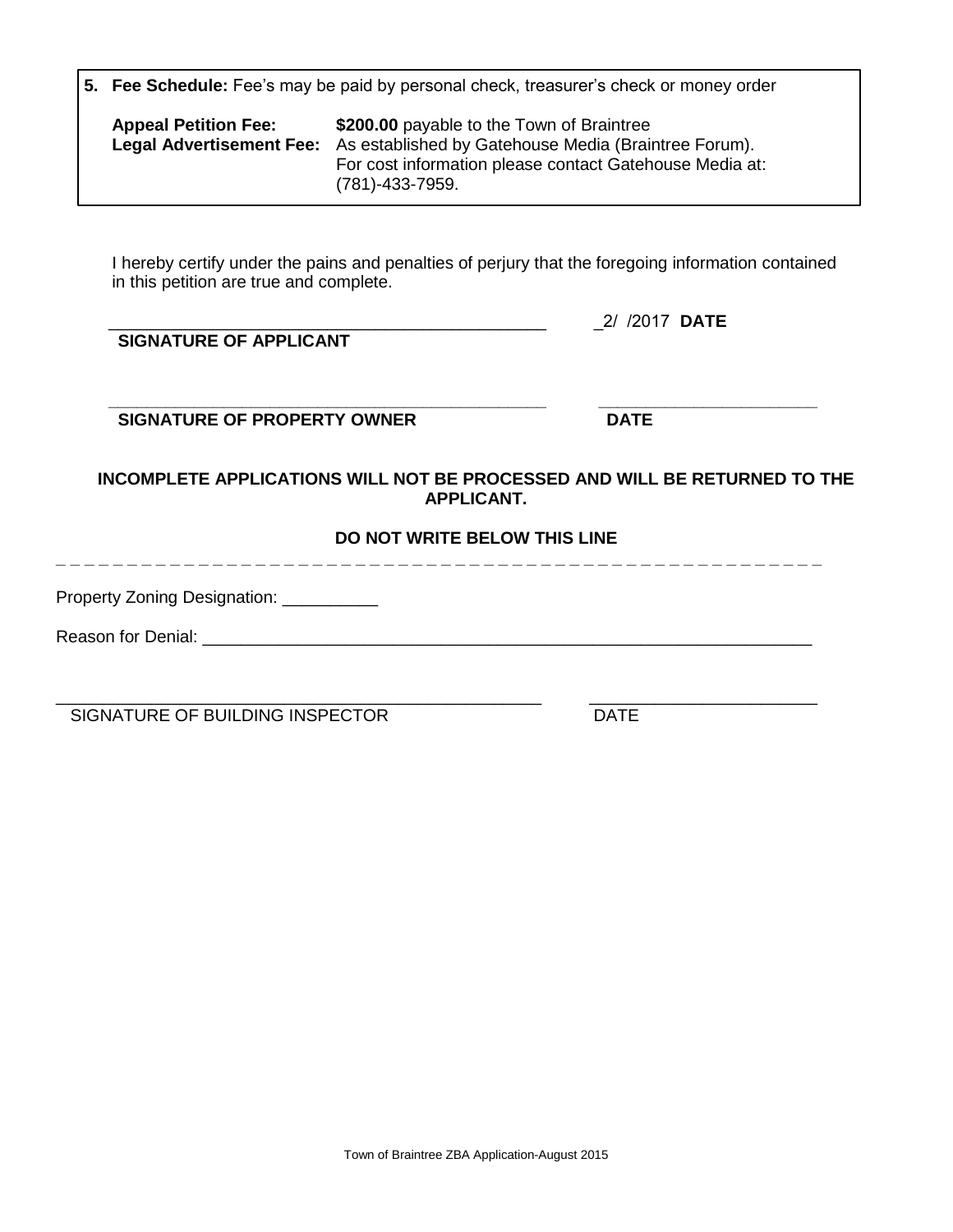

**Joseph. C. Sullivan Mayor**

# **Department of Planning & Community Development Zoning Board of Appeals**

1 JFK Memorial Drive Braintree, MA www.braintreema.gov

# **ZBA Zoning Computation Form**

**Property Address:** 383-383 Washington Street **Name of Applicant:** 383 Washington Street, LLC **Zoning District**: General Business/Village Overlay **Assessor's Map No.** 2028, Plot 31 and Plot 32-A.

|                                    | <b>Existing</b> | <b>Proposed</b> | <b>Required</b> |
|------------------------------------|-----------------|-----------------|-----------------|
| <b>Lot Area Minimum</b>            |                 |                 |                 |
| <b>Lot Width Minimum</b>           |                 |                 |                 |
| Lot Frontage Minimum               |                 |                 |                 |
| <b>Lot Depth Minimum</b>           |                 |                 |                 |
| <b>Front Yard Setback</b>          |                 |                 |                 |
| <b>Side Yard Setback</b>           |                 |                 |                 |
| <b>Rear Yard Setback</b>           |                 |                 |                 |
| Max. Bldg. Height                  |                 |                 |                 |
| <b>Max. Story Height</b>           |                 |                 |                 |
| <b>Maximum Bldg. Coverage</b>      |                 |                 |                 |
| <b>Maximum Lot Coverage</b>        |                 |                 |                 |
| <b>Minimum Open Space</b>          |                 |                 |                 |
| <b>Required Off-Street Parking</b> |                 |                 |                 |